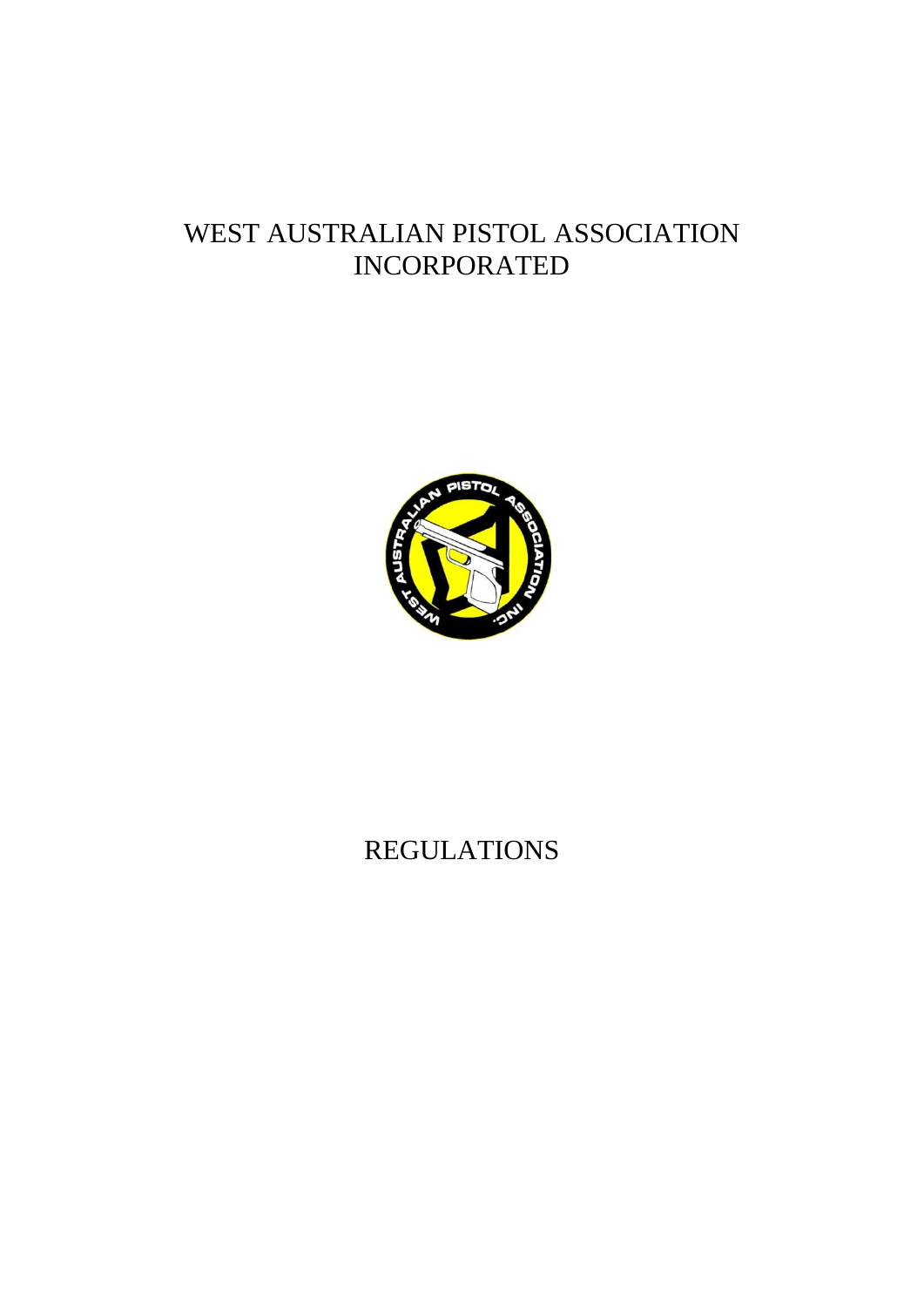Table of Contents **Page** 

| 1                | DEFINITIONS:                                                 | 1                       |
|------------------|--------------------------------------------------------------|-------------------------|
| 2                | APPLICATION FOR MEMBERSHIP:                                  | $\mathbf{1}$            |
| 3                | APPLICATION FOR APPROVAL TO LICENCE HANDGUNS:                | $\mathbf{1}$            |
| 4                | <b>REGISTER OF APPROVED HANDGUNS:</b>                        | $\overline{\mathbf{c}}$ |
| 5                | SHOOTING DICIPLINES:                                         | $\overline{c}$          |
| 6                | <b>CLUB HANDGUNS:</b>                                        | 3                       |
| 7                | <b>JUNIOR MEMBERS:</b>                                       | 3                       |
| 8                | <b>ACTIVITY REQUIREMENTS:</b>                                | $\overline{\mathbf{4}}$ |
| 8.1              | Minimum Activity:                                            | $\overline{\mathbf{4}}$ |
| 8.2              | Activity Requirements for Junior Members:                    | $\overline{\mathbf{4}}$ |
| 8.3              | Activity Requirements for Members with Co Licensed Handguns: | 4                       |
| 8.4              | <b>Activity Register:</b>                                    | 4                       |
| 8.5              | <b>Waiver of Activity Requirements:</b>                      | $\overline{\mathbf{4}}$ |
| 8.6              | <b>Default and Actions</b>                                   | 5                       |
| 9                | <b>HOLSTERS:</b>                                             | 5                       |
| 10               | TRIAL SHOOTS AND USE OF MEMBER'S HANDGUNS:                   | $\,6$                   |
| 10.1             | <b>Trial Shoots:</b>                                         | $\,6$                   |
| 10.2             | Use of Members Handguns:                                     | $\,6$                   |
| 11               | <b>VOLUNTARY RECESS FOR INACTIVE MEMBERS:</b>                | $\,6\,$                 |
| 12               | SHOOTERS FROM OUTSIDE ASSOCIATION:                           | $\,6\,$                 |
| 13               | <b>WORKING WITH CHILDREN:</b>                                | $\,6$                   |
| 14               | <b>CONSUMPTION OF ALCOHOL AND DRUGS:</b>                     | $\overline{7}$          |
| 15               | STATE CHAMPIONSHIPS:                                         | $\overline{\mathbf{7}}$ |
| 16               | <b>OPEN COMPETITIONS:</b>                                    | $\boldsymbol{7}$        |
| 17               | <b>ASSOCIATION SAFETY RULES:</b>                             | $\overline{7}$          |
|                  | 17.1 General Rules:                                          | $\boldsymbol{7}$        |
|                  | 17.2 ISSF Matches:                                           | 8                       |
|                  | 17.3 Service, WA1500, Action, Matches:                       | $\boldsymbol{9}$        |
|                  | 17.4 Black Powder Matches:                                   | 9                       |
|                  | 17.5 Single Action Discipline:                               | 10                      |
|                  | 17.6 Metallic Silhouette Matches:                            | 10                      |
| 17.7             | Safe Handling Area:                                          | 10                      |
| 18               | INFRINGEMENT OF ANY OF THE SAFETY RULES:                     | 10                      |
| 19               | <b>ORGANISED COMPETITION:</b>                                | 10                      |
| 20               | <b>REPORTING TO POLICE:</b>                                  | 10                      |
| 21               | REVOKED OR SUSPENDED LICENCES:                               | 10                      |
| 22               | <b>INCIDENT REPORTS:</b>                                     | 11                      |
| 23               | FIREARM SAFETY TRAINING COURSE:                              | 11                      |
|                  | 23.1 Scope of Course:                                        | 11                      |
|                  | 23.2 Club Trainers:                                          | 11                      |
|                  | 23.3 Training Register:                                      | 12                      |
| 24               | <b>RETURNING OFFICER</b>                                     | 12                      |
| <b>ADOPTION:</b> |                                                              | 12                      |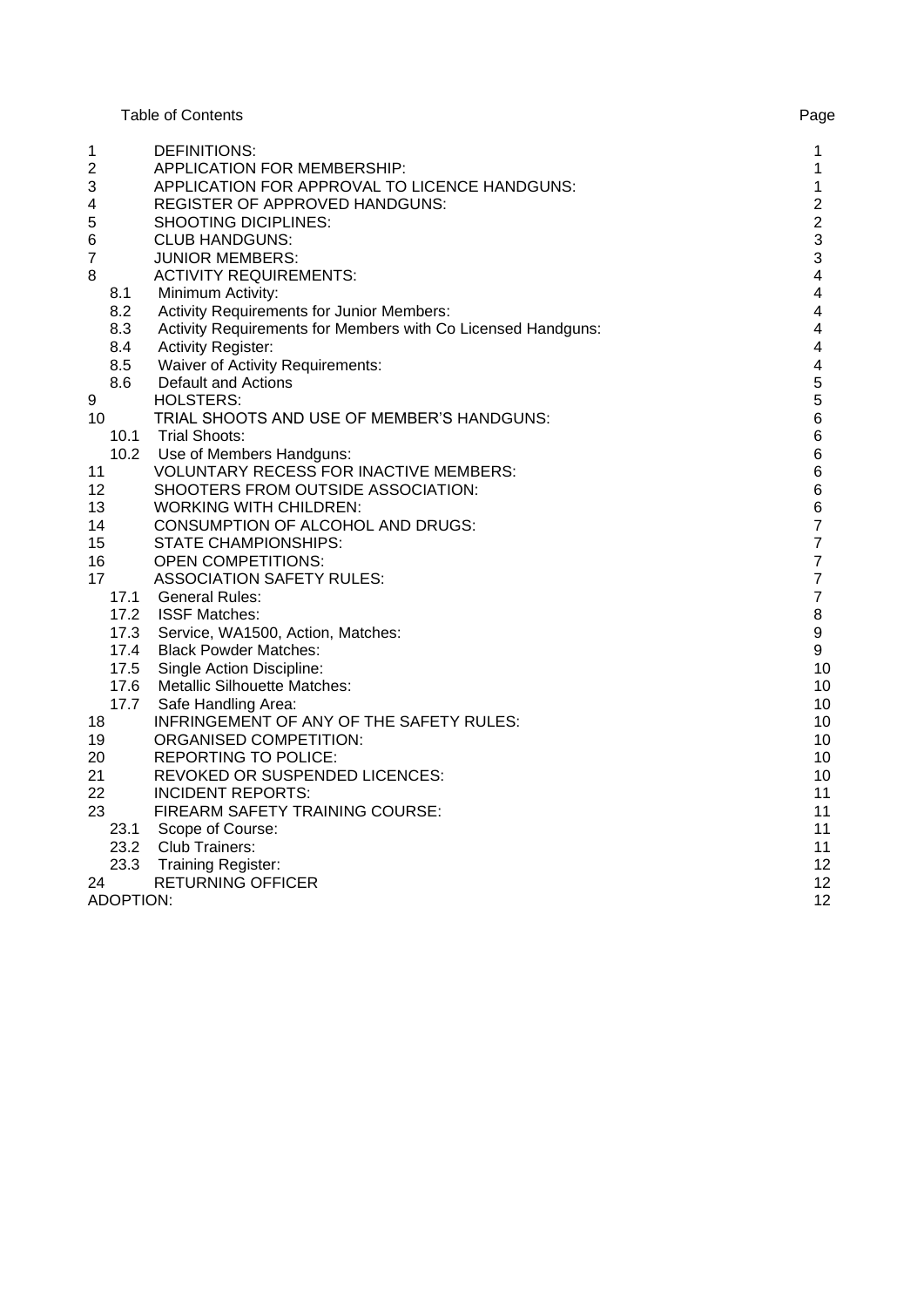## **1 DEFINITIONS:**

Unless otherwise stated in these Regulations the following definitions shall apply:

"Association" or "WAPA" shall mean the West Australian Pistol Association Inc.

"Hon. Secretary" shall mean the Honorary Secretary of the West Australian Pistol Association Inc.

"Pistol" or "Handgun" shall mean and include any firearm which falls within the definitions of a "handgun" as defined in the West Australian Firearms Act 1973 and Firearms Regulations 1974, hereinafter referred to as the Act.

"Club" shall mean a Club affiliated with this Association.

"Member" shall mean an Individual Member as defined in the Constitution of this Association.

"Club Handguns" shall mean those handguns owned by a Club and held on a Corporate Licence in accordance with these Regulations.

"Nominated Person" Members authorised by the Club to possess and carry Club firearms or ammunition.

"Licence" shall mean a Licence in accordance with the West Australian Firearms Act 1973 and Firearms Regulations 1974.

"WSPS" shall mean the World Shooting Para Sport.

"ISSF" shall mean International Shooting Sport Federation.

"NRA" shall mean National Rifle Association of America.

"PA" shall mean Pistol Australia (Inc.).

"WA1500" shall mean World Association 1500

## **2 APPLICATION FOR MEMBERSHIP:**

Prior to membership being approved a Club Committee shall require new adult applicants for membership to provide a current National Police Certificate and, if deemed necessary by the Club Committee, two written character references from persons who have known the applicant for at least two years.

An applicant who has previously been expelled from another Club or had support for Handguns withdrawn must disclose that information at the time of application, and the Club Committee must give due consideration to the previous circumstances before accepting membership.

## **3 APPLICATION FOR APPROVAL TO LICENCE HANDGUNS:**

The procurement, licensing and use of handguns by members to fulfil the Objects of the Association shall be carried out in compliance with these Regulations and the Firearms Act and Regulations 1973 & 1974 respectively and as amended, and such other Acts and Regulations as may be relevant.

A Member of a Club may make application to the Committee of his/her Club for support to Licence Handguns subject to the following conditions:

- a) The Member has been a financial member of a Club for at least 6 months.
- b) If the Member has been a member of a Club for less than 12 months the application/applications shall not exceed two Handguns being either:
	- i one 0.177 air pistol and one 0.22 calibre handgun or
	- ii one 0.177 air pistol and one centre fire handgun and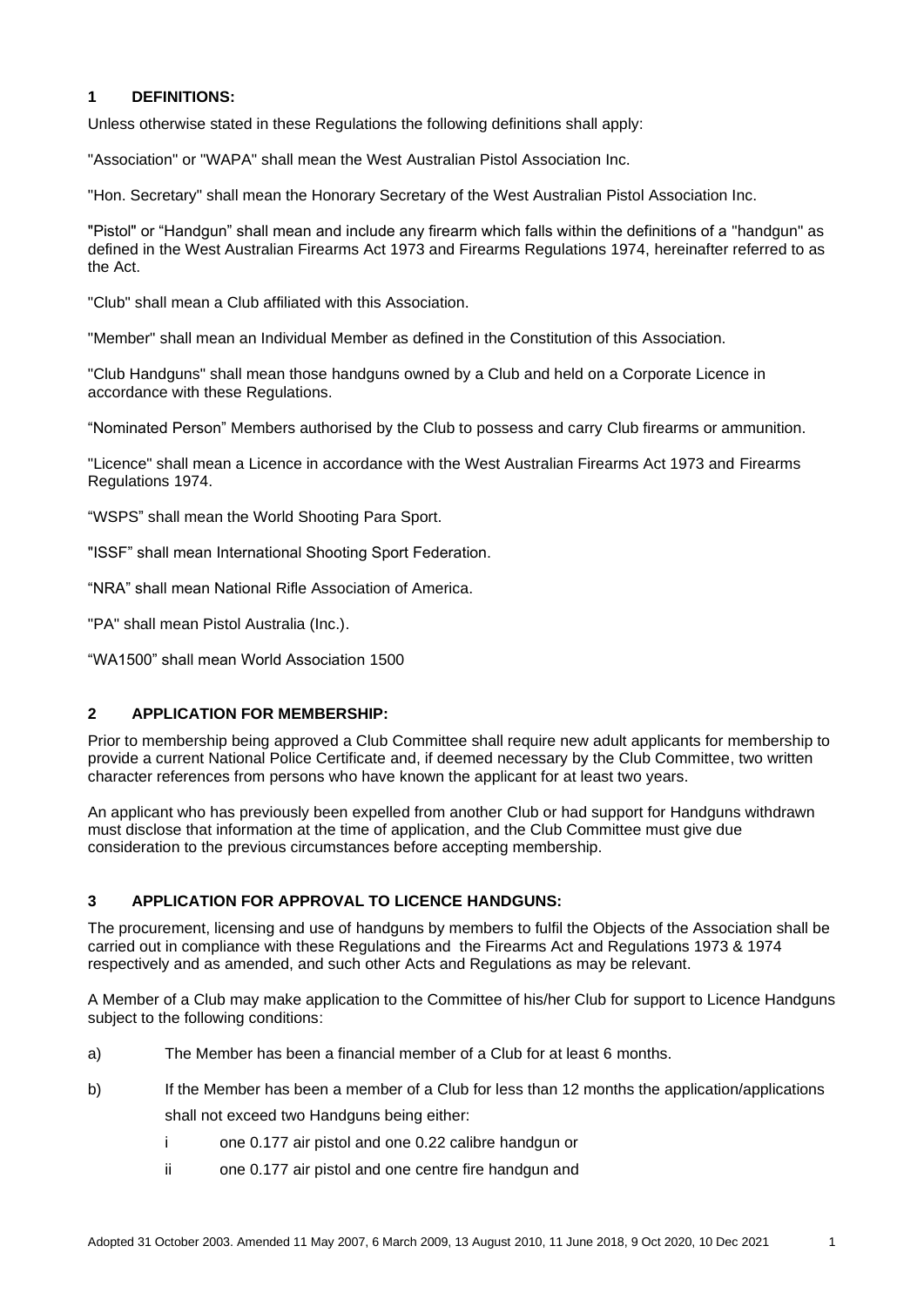- c) If the application is for a first handgun the Member has satisfactorily completed the Firearms Safety Training Course set out in these Regulations.
- d) The applicant intends to comply with Club activity requirements.

Subject to meeting the above requirements, the Club Committee may issue to the applicant a completed Form 101 or equivalent Club Support Letter signed by the Club Secretary. Applications may be rejected at the discretion of the Club Committee.

Allowable types of Handguns and calibres are set out in Table 1.

All applications for approval to Licence Handguns may only be approved by the Club Committee and must be recorded in Club meeting minutes.

## **TABLE 1**

| <b>Discipline</b>        | Calibre                         | <b>Type</b>                           |  |  |
|--------------------------|---------------------------------|---------------------------------------|--|--|
| <b>ISSF &amp; Pistol</b> | 4.5mm (0.177)                   | Single Shot, Self Loading             |  |  |
| Australia Disciplines    | 5.6mm (0.22)                    | Revolver, Single Shot, Self Loading   |  |  |
|                          | $7.62$ mm $-9.65$ mm            | Revolver, Self Loading                |  |  |
|                          | $(0.30 - 0.38)$                 |                                       |  |  |
|                          | <b>Black Powder</b>             | Revolver, Single Shot, of Modern      |  |  |
|                          | (no calibre restriction)        | Manufacture ONLY                      |  |  |
| Single Action            | <b>Single Action Discipline</b> | Single action revolver of traditional |  |  |
|                          | 0.22 to 0.45                    | pre 1900 design of either original or |  |  |
|                          |                                 | modern manufacture                    |  |  |
| <b>IMSSU Discipline</b>  | Rim Fire (0.22)                 | Scoped or unscoped Rim fire pistol    |  |  |
| Matches (Metallic        |                                 | Revolver, Single Shot, Self Loading   |  |  |
| Silhouette)              | Centre Fire (0.22 to            | Scoped or unscoped Centre fire pistol |  |  |
|                          | 0.45)                           | Revolver, Single Shot, Self Loading   |  |  |

#### **Notes:**

- 1. Handgun not to be capable of firing more than 10 rounds from the magazine without being reloaded
- 2. Barrel length to be not less than 100mm for revolvers and Single shot handguns
- 3. Barrel length not to be less than 120mm for self loading handguns
- 4. Handguns specially designed for target shooting may have barrel lengths of less than the lengths nominated in notes 2 & 3 above.

#### **4 REGISTER OF APPROVED HANDGUNS:**

Clubs will maintain an audited register showing Member details and details of all Handguns approved for Licensing by the Association.

Members must notify the Club Secretary of details of disposal of any Handgun within 14 days. This register will be provided to the Police on request.

## **5 SHOOTING DICIPLINES:**

The West Australian Pistol Association recognises the following Shooting Disciplines:

a) ISSF Discipline Matches:

10m Air Pistol Standard Pistol 25m Rapid Fire Pistol 25m Pistol 25m Centre Fire Pistol 50m Pistol WSPS Pistol Matches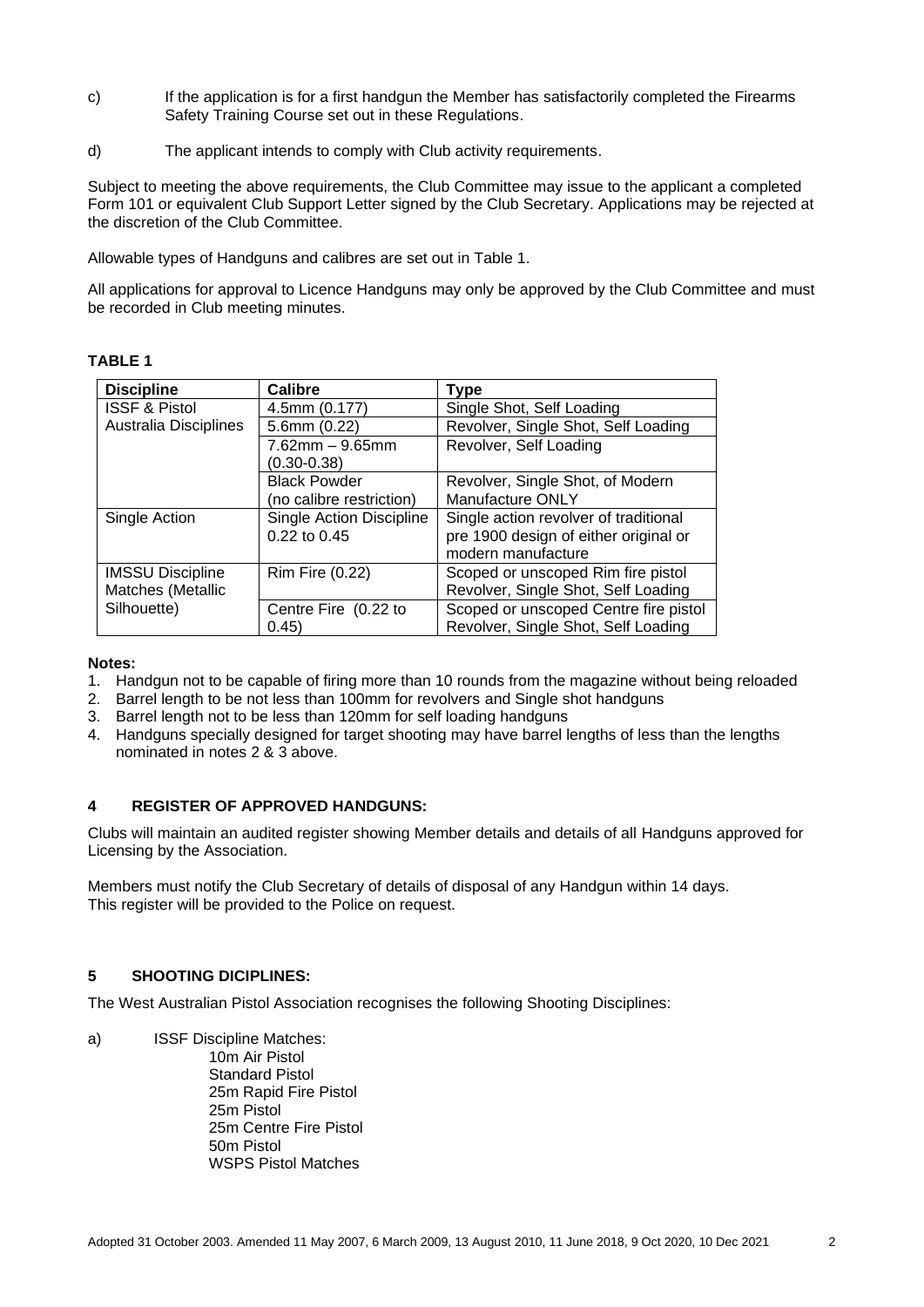| b) | Pistol Australia Discipline Matches:<br>Service Pistol (service/unrestricted/25yd)<br><b>World Association 1500 Matches</b><br><b>NRA Action Pistol</b><br>Black Powder Matches (50m/25m/International) |
|----|---------------------------------------------------------------------------------------------------------------------------------------------------------------------------------------------------------|
| C) | Single Action Discipline Matches:<br>Centre Fire Match<br>Black Powder Aggregate Match (shot to BP25m rules)<br>25 Yard Match (Shot to modified service 25 yd rules)                                    |
| d) | <b>IMSSU Discipline Matches:</b><br><b>Big Bore Pistol</b><br>Small Bore Pistol                                                                                                                         |

Additional matches, which may be recognised from time to time, will be allocated to one of the four Disciplines above.

#### **6 CLUB Handguns:**

Field Pistol

Clubs may apply through WA Police Licencing Services (Firearms) to hold club Handguns on a corporate licence. Clubs having been approved to hold a corporate Licence must ensure:

- a) The club provide Licencing Services (Firearms) with a Nominated Person's application for each person who is required to possess and carry any such firearm or ammunition, associated with the licence.
- b) Each Nominated Person must carry at all times, their Nominated Persons Authorisation, when in possession of any such firearm or ammunition, associated with the licence.
- c) The Club must maintain accurate records in relation to firearm movements associated with the licence.
- d) Firearms and ammunition associated with the licence must be stored in accordance with the Firearms Regulation 11A and Schedule 4 of the Firearms Regulations for general storage at all times.
- e) The Club must notify Licencing Services (Firearms) when a Nominated Person ceases to be required and is to be removed from the Licence.
- f) Club Handguns can only be held by a Nominated Person while that person is a financial Member of the Club and is not under suspension under the rules of the Association or Club.
- g) Club Handguns can only be used on Club ranges or at officially organised and supervised shoots and practices in accordance with the rules.

#### **7 JUNIOR MEMBERS:**

The Committee of a Club may accept application for Junior Membership from any person providing the following conditions are fulfilled:

- a) The applicant must be under the age of eighteen years.
- b) The applicant must satisfy the Club Committee of their physical capability of holding and handling the Pistol in the required safe manner.
- c) The applicant shall submit with the application the full name and address of a consenting person who shall be a Member of the Club and who shall supervise the applicant at the firing point for the duration of the match. If the consenting person is not the parent or guardian of the applicant, the applicant's parent or guardian must provide written permission for the consenting person to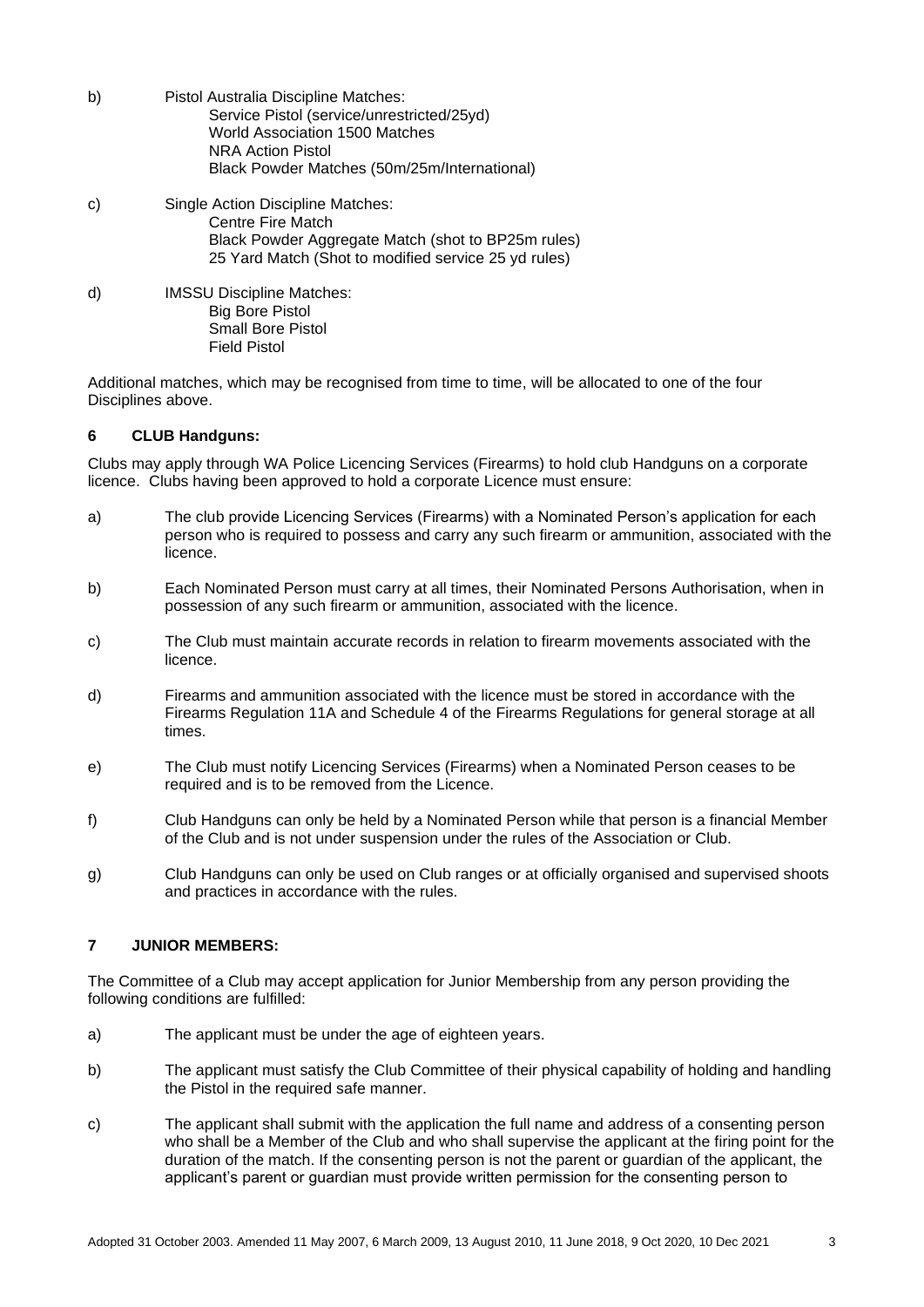supervise the applicant and the consenting person must possess a current Working with Children card.

Subject to the adult referred to in sub paragraph (c) being acceptable, the Club Committee may issue an approval for the applicant to be admitted to the Club for the purpose of shooting when supervised on the range by the adult person referred to in sub paragraph (c) above. The Junior member shall remain supervised on the range by the supervising adult until the Club Committee is satisfied that the Junior member is competent to be left under the direct control of the Range Officer.

The applicant may not use any handgun designed to discharge a projectile unless he/she has attained the age of 10 years and has satisfactorily completed the Firearms Safety Training Course set out in these Regulations, and may only participate in air pistol matches run by the association.

Only upon attaining the age of 12 years and providing the junior member is physically capable of handling the firearm required for the specific match in a safe manner, a junior member may use a .22 or larger calibre pistol in any matches conducted by this Association.

The junior member cannot make application to purchase a Handgun until attaining the age of eighteen years.

# **8 ACTIVITY REQUIREMENTS:**

#### **8.1 Minimum Activity:**

Members who have Licensed Handguns through this Association shall meet the following minimum activity requirements:

- a) If the Licence relates to one or more Handguns in a single Discipline, the Member must use one of those Handguns in at least 6 scheduled matches for that Discipline, organised by the Club or Association on different days in each year.
- b) If the Licence relates to at least one handgun in 2 or more Disciplines, the Member must use a Handgun from each Discipline in at least 4 scheduled matches organised by the Club or Association for the Discipline on different days in each year.

A Club may impose within its rules activity requirements over and above these minimum activity requirements, and associated penalties. This section 8 specifies only the minimum requirements of WAPA.

## **8.2 Activity Requirements for Junior Members:**

Where a Member of a Club Licences a handgun on behalf of a junior member, the licence holder is required to meet the minimum activity requirements set out in these Regulations.

## **8.3 Activity Requirements for Members with Co-Licensed Pistols:**

Where a Handgun is licensed by two or more Members, the minimum activity requirements set out in these regulations must be met by all.

## **8.4 Activity Register:**

Clubs will maintain a register of all Member participation in scheduled matches. The register will record the date of each shoot, discipline and match as well as score achieved.

For the purpose of recording Member activity, the calendar year of 1 January to 31 December will be adopted.

Clubs will provide a summary of each Member's annual shooting activity to the Hon. Secretary by 31 January each year for submission to the WA Police Licensing Services.

The Activity Summary will be submitted on Form 102 (or similar) appended to these Regulations.

Club records in relation to Member attendance and activity will be subject to audit by both the Association and WA Police Licensing Services Division.

## **8.5 Waiver of Activity Requirements:**

A Club may waive activity requirements for a Member for continuous absence in excess of 6 months in any year provided: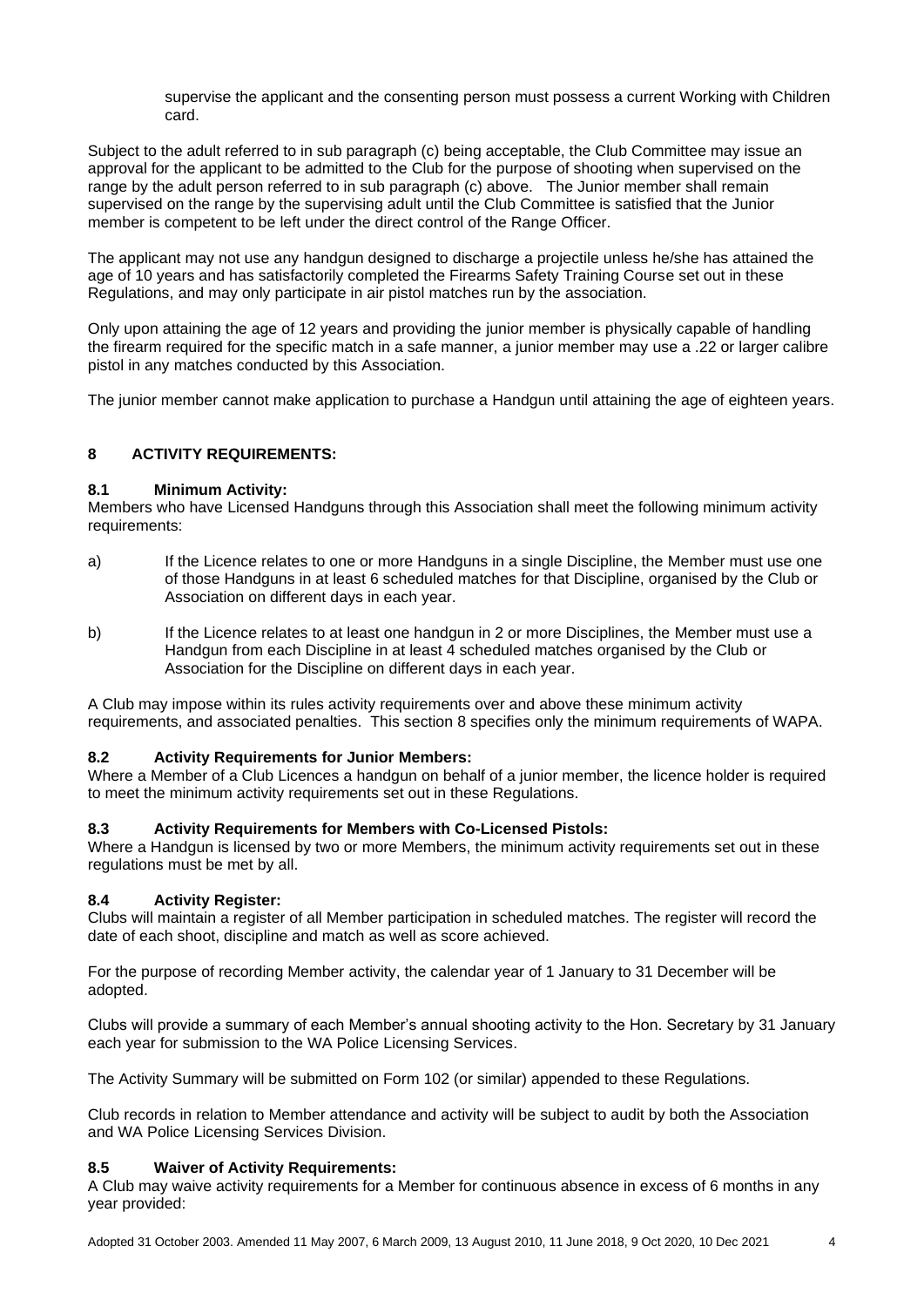- a) for the period of non-activity the Member deposits any Licenced handguns with the WA Police Services, licensed firearms dealer or other approved body (authorised by the WA Police Services) for safe keeping;
- b) the Member provides proof of safekeeping in the form of a receipt from the WA Police Services or other body; and
- c) all applications and approvals are in writing.

Where a Member is granted a waiver of activity requirements, the required number of attendances at organised Club competitions will be reduced in accordance with Table 2.

Where a Member obtains a Licence part way through the year, the activity requirement shall be reduced in proportion to period the Licence has been held.

## **TABLE 2**

| <b>Leave Duration</b> | <b>Activity Requirement</b> |               |                      |                      |  |
|-----------------------|-----------------------------|---------------|----------------------|----------------------|--|
|                       | 1 Discipline                | 2 Disciplines | <b>3 Disciplines</b> | <b>4 Disciplines</b> |  |
| Less than 6 Months    |                             | $4 + 4$       | $4 + 4 + 4$          | $4 + 4 + 4 + 4$      |  |
| 6 to 8 Months         | 3                           | $2 + 2$       | $2 + 2 + 2$          | $2 + 2 + 2 + 2$      |  |
| 8 to 10 Months        | ⌒                           | 3             | 3                    |                      |  |
| 10 to 12 Months       |                             |               |                      | 3                    |  |
| Full 12 Months        |                             |               |                      |                      |  |

#### **8.6 Default and Actions:**

A Member who defaults in complying with minimum attendance requirements must be issued a letter by the Club requiring the Member attend a meeting of the Club's Committee of Management and provide reasons for the non-compliance.

The following actions are available to Clubs in relation to defaulting Members:

- a) Accept explanation for the non-compliance without penalty to the Member (acceptance will only apply in cases where it was not possible for the Member to attend as a result of unforeseen ill health or relocation);
- b) Expulsion from the Club for failure to meet minimum activity requirements; or
- c) Withdraw the Club's support for their pistols.

The Hon. Secretary must be notified of all actions in relation to defaulting Members.

Failure by the Member to attend the meeting as requested must result in expulsion from the Club.

The Club shall advise the WA Police Licensing Services of all expulsions or withdrawal of support.

## **9 HOLSTERS:**

To be eligible to shoot Service Pistol, Action Pistol or WA1500 matches from the holster, the Member must hold an appropriate holster Proficiency Card issued by the National Referee Council.

The Association Safety Rules set out in Regulation 17 define the use of holsters on the Range.

Shoulder holsters and cross draw holsters are not allowed.

Infringement of this Regulation will render the Member liable to be penalised in accordance with the WAPA Constitution.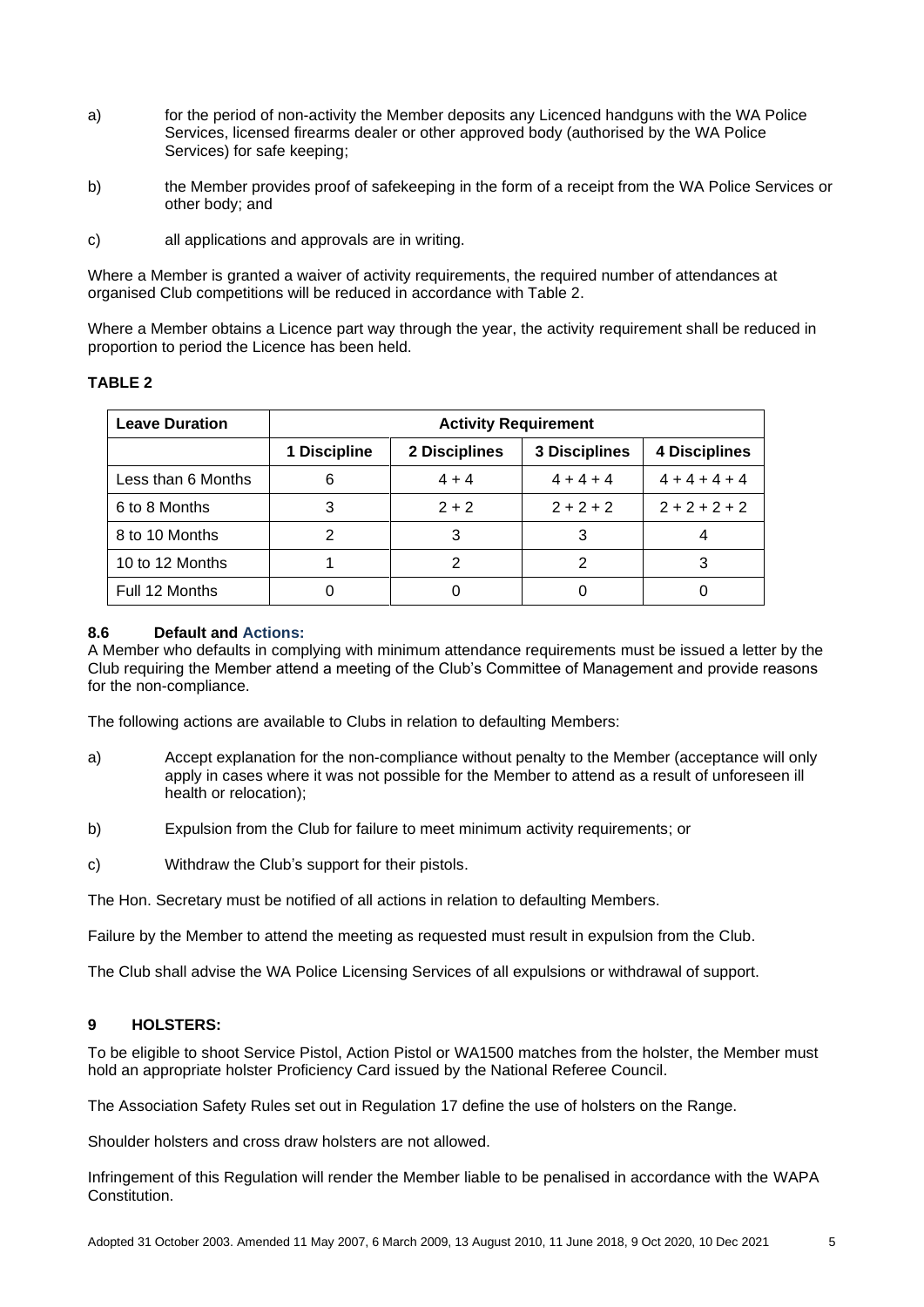## **10 TRIAL SHOOTS AND USE OF MEMBERS' HANDGUNS:**

# **10.1 Trial Shoots:**

Clubs are permitted to allow prospective Members trial shoots under the following conditions:

- a) That there is no known medical, mental health or legal reason that they should not handle or use a firearm and
- b) At any organised Club practice or coaching session on their approved range and
- c) Under the direct personal supervision of an experienced Club Member and
- d) Only after careful and specific instructions of the Association Safety Rules, range procedure and correct Pistol handling by an experienced Member.

#### **10.2 Use of Members Handguns:**

Members and prospective members may not only use Club Handguns as specified in these Regulations but may also use privately owned Handguns, with the owner's expressed consent and in his/her presence on the range, but will not be allowed custody of the Handgun away from the range.

#### **11 VOLUNTARY RECESS FOR INACTIVE MEMBERS:**

- a) A Member of a Club who has been a Member for not less than twelve months and who possesses a Licence for Handguns for use in Club competition may, if he/she has sold his/her Handguns, make application to the Club in writing for voluntary recess. In the event of the Club granting the Member's application it shall inform the Member by letter of its having approved the application for voluntary recess. The letter shall state the date upon which approval was granted and a copy of such letter shall be forwarded to the Association.
- b) In the event of a Member re-joining a Club within a period of 24 months from the date of approval of voluntary recess being granted in respect of such Member, the Member may apply immediately to purchase or take possession of Pistols by attaching the letter of approval referred to in subparagraph (a) hereof to the application to purchase.
- c) In the event of a Member re-joining a Club after a period of 24 months from the date of approval of voluntary recess being granted such person shall be deemed a new Member.

## **12 SHOOTERS FROM OUTSIDE THIS ASSOCIATION:**

A person who is a financial member of any Pistol shooting organisation within Australia may, upon becoming a Member of a Club in Western Australia, apply to such Club for an immediate Club support letter for Handguns in accordance with these Regulations, providing all the following conditions are fulfilled:

- a) The application shall be in writing.
- b) The applicant has a current Licence for Handguns for use in competition and the Handguns conform with these Regulations.
- c) The applicant has a clearance from the previous organisation, verified in writing by the Secretary of such organisation.
- d) The applicant demonstrates to the satisfaction of the Club competence in range safety and Pistol handling.

Should the applicant fail to comply with all of the above-mentioned conditions, that person shall be deemed a new Member and be required to comply with Regulation 3.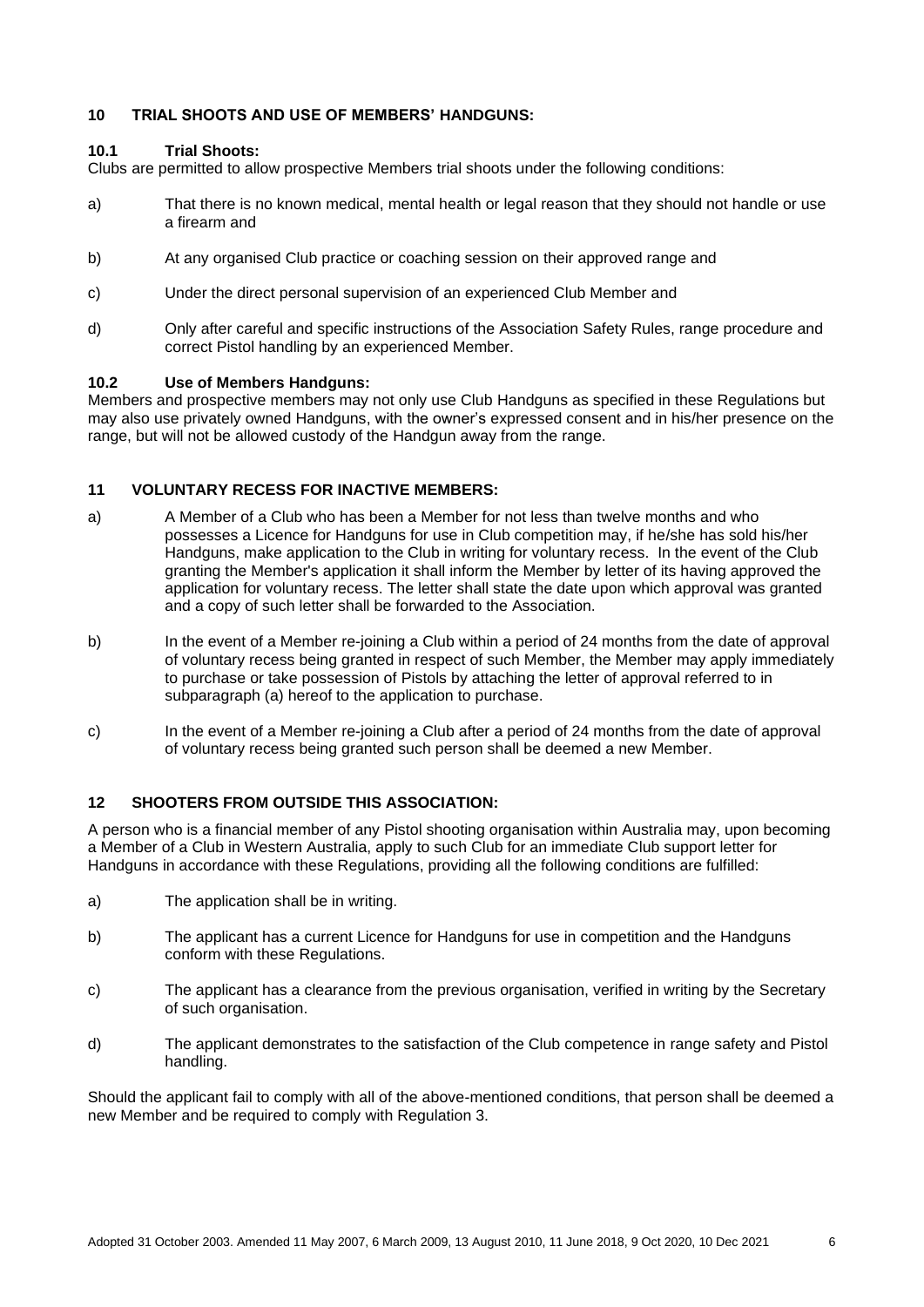#### **13 WORKING WITH CHILDREN:**

- a) Club Committees must ensure their Members comply with the provisions of the *Working with Children Check (Criminal Record Checking) Act 2004*.
- b) Range Officers and Members undertaking the coaching or instruction of juniors must have a current Working with Children Card unless: i the Club has no junior Members,
	- ii it is expected that the Member will undertake these duties with juniors less than five times per year, or
	- iii the Member has a child who is also a Member of the Club.
- c) The Club must maintain a register of Members with a Working with Children Card. The register must include card numbers and expiry dates. The Club Secretary must provide a copy of the register to the WAPA Secretary on request.
- d) The Club must maintain confidential records of interim negative notices and negative notices and the corresponding action taken by the Club.
- e) The Club must ensure that any Member who:
	- i has a Negative Notice or Interim Negative notice,
	- ii has withdrawn an application for a Working with Children Check, or
	- iii has a conviction or pending charge for a Class 1 or Class 2 offence as defined by the Act, does not supervise, coach or instruct any junior.
- f) A condition of recognition as a WAPA accredited Club Coach or Range Officer shall be the possession of a current Working with Children Card.

## **14 CONSUMPTION OF ALCOHOL AND DRUGS:**

No person, whether a member of the Association or not, shall:

- a) Consume alcohol on any Club premises or environs unless in accordance with the provisions of the Liquor Licensing Act of 1998 and as amended, or the Liquor Licensing Regulations 1989 and as amended.
- b) Be admitted to any range to shoot, if suspected by an Association or Club official to be under the influence of alcohol or drugs.

## **15 STATE CHAMPIONSHIPS:**

- a) No Club may promote, conduct or advertise any competition as a 'State Championship' without the sanction of the Association.
- b) A Club which has been authorized to conduct a State Championships event shall comply with the terms and conditions set out in the application form provided by the Association and any further directives provided in writing to the Club.

## **16 OPEN COMPETITIONS:**

- a) An Open Competition is one that is open to all members of affiliated Clubs and to members of Pistol Australia Incorporated.
- b) An Open Competition shall not be conducted without the prior sanction of the Association.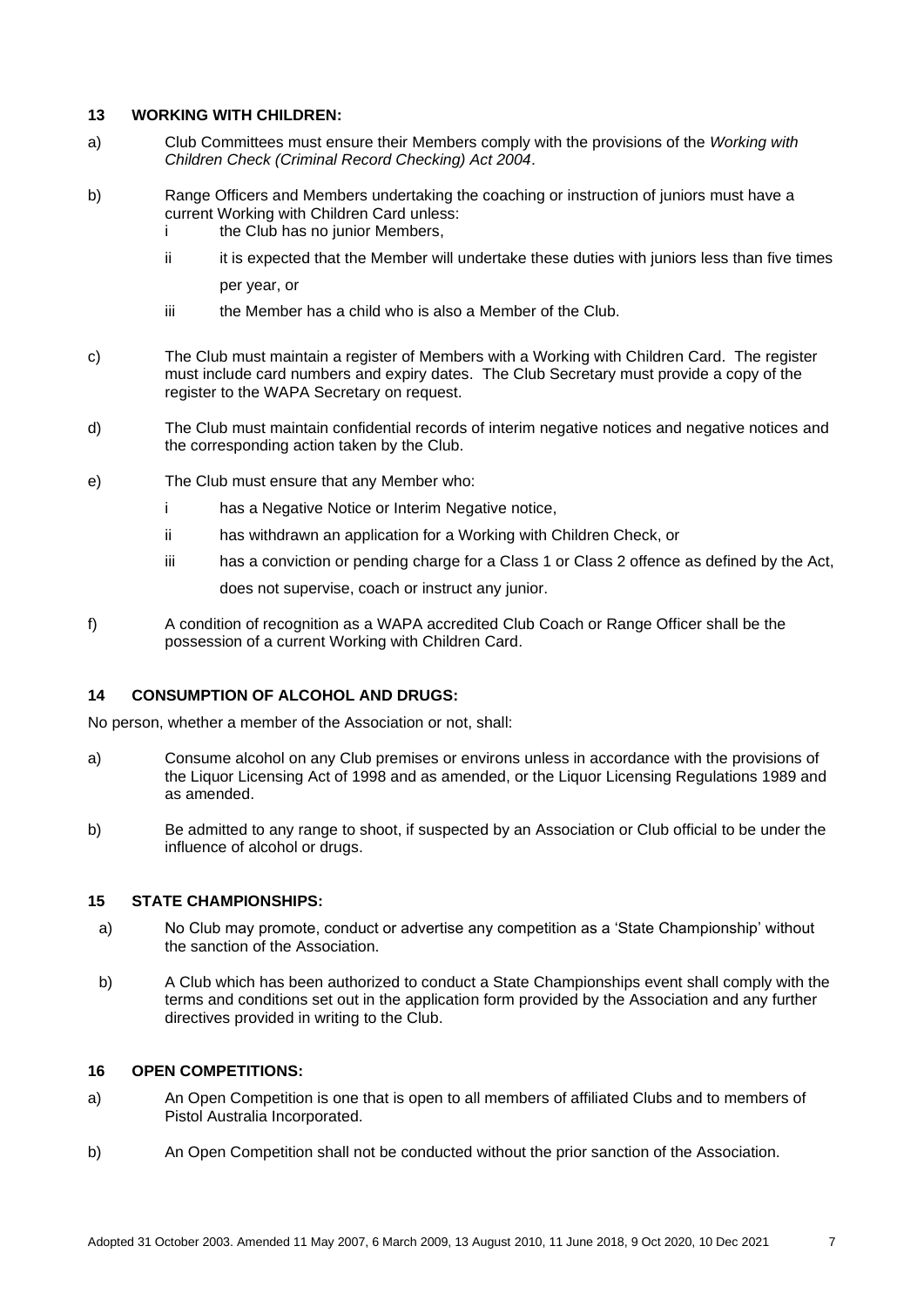c) A Club which has been authorized to conduct an Open Competition shall comply with the terms and conditions set out in the application form provided by the Association and any further directives provided in writing to the Club.

#### **17 ASSOCIATION SAFETY RULES:**

#### **17.1 GENERAL RULES:**

- a) A copy of these rules shall be prominently displayed on all WAPA ranges.
- b) All new shooters, prospective members, or visitors will be given instructions on handling, sighting and firing of a Handgun and instructions on Safety Rules 17.1 (d) to (k) inclusive.
- c) An experienced shooter shall stand with or close behind each novice shooter, until the Club Captain or his delegate considers that the novice is safe to be left under the control of a Range Officer during normal Club competition.
- d) Any person seeing anything relating to shooting that they consider unsafe shall immediately report same to the Range Officer, Club Captain or some person holding official Club or WAPA positions.
- e) Eye protection must be worn during shooting on all live firing ranges.
- f) Ear protection must be worn during shooting on all ranges except for Air Pistol matches.
- g) No pistol shall be pointed at any person. The only exception shall be at any WAPA sanctioned coaching seminar and under the immediate supervision of a member of the State Coaching Council. The handgun shall be clearly demonstrated to be "safe" to all those in attendance.
- h) When at the firing line, the handgun must at all times point down the range towards the butts. At no time shall the pistol point to the rear, to the side or above the butts.
- i) No handgun shall be removed from the firing line until it has been checked and cleared by the Range Officer.

No handgun may be uncased unless:

- i In a safe area
- ii Under the control of a Range Officer or Jury member
- iii Under the control of a Coach, Club Instructor or Club Trainer during a coaching session
- iv On a range during practice or in competition
- j) Any person has the right to call "CEASE FIRE" or "STOP" if in their opinion a dangerous situation is imminent.
- k) At the "CEASE FIRE" or "STOP" command all shooters shall immediately cease fire, unload and open the action of the handgun.
- l) Any person creating a dangerous situation or handling handguns in a dangerous manner either on or off the firing line shall be liable to be penalised.
- m) Any ammunition used must be loaded within safe limitations for the handgun used and approved for use on the range.
- n) All handguns and magazines, when not on the firing line, shall not be loaded with: live ammunition, blanks, dummies, empty cartridge case or any other device that could be seen to be live ammunition. This does not preclude the use of safety plugs.
- o) When three or more persons are shooting together a Range Officer who is not shooting must supervise them.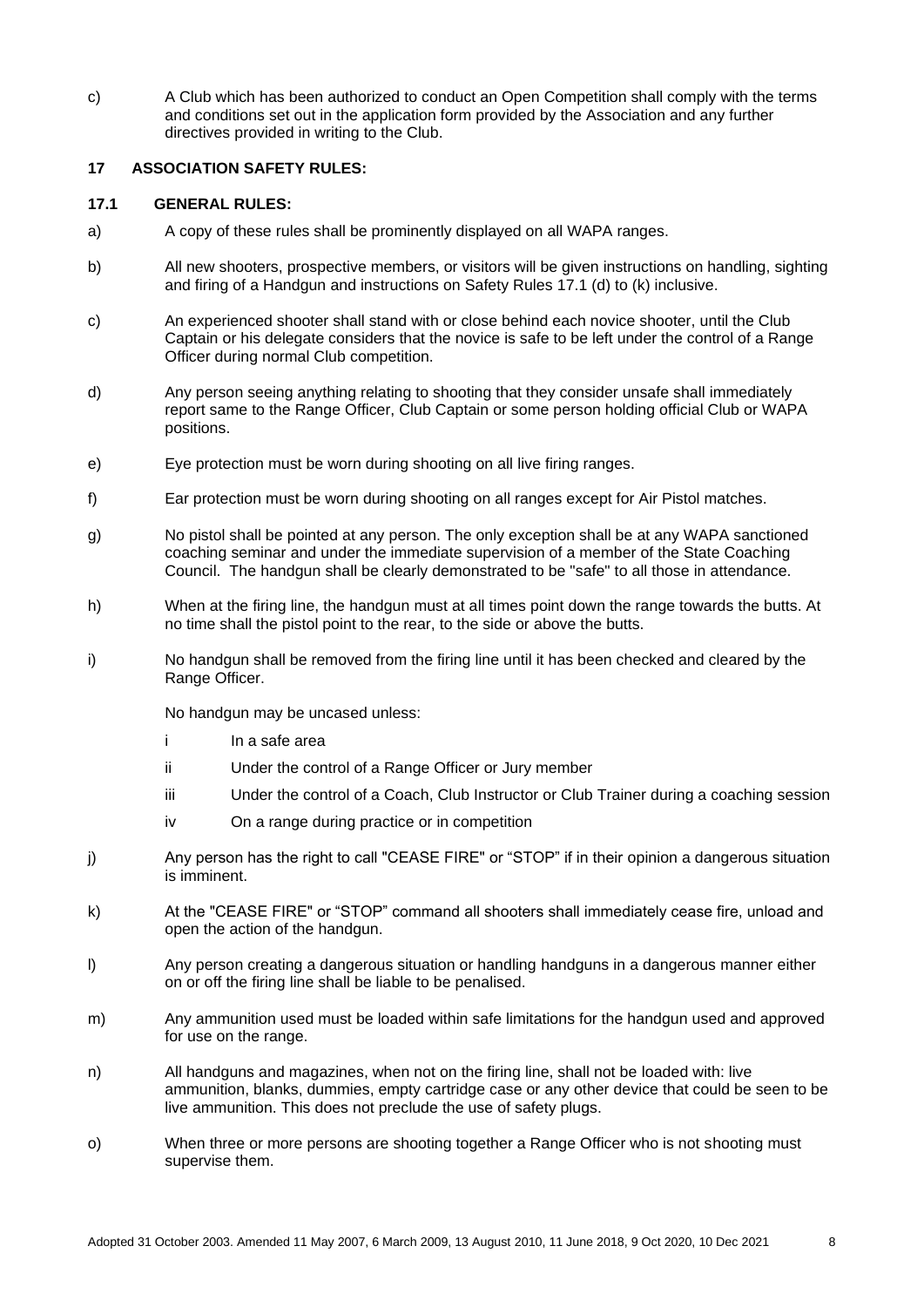p) ISSF/NRA/WA1500 /Pistol Australia Regulations as adopted by PA shall read as part of these rules, but where these rules are at variance with the Match Regulations the WAPA. Rules shall be the accepted rule at Club level.

## **17.2 ISSF MATCHES:**

- a) No handgun or magazine shall be loaded until the Range Officer gives the "LOAD" command.
- b) On the command "UNLOAD" or "CEASE FIRE"
	- i all handguns must be unloaded with magazines removed and action open
	- ii all magazines unloaded
	- iii flag inserted into the breach
	- iv handguns and magazine are then placed on the bench.
- c) No person unless under the immediate supervision of the Range Officer and /or Referee shall be within one metre of the firing line while any persons are forward of the firing line.
- d) A handgun may only be put down only after all cartridge(s) and/or magazine is removed and action open. Air or gas pistols must be made safe by opening the cocking handle and/or loading port.
- e) Any shooter who touches a handgun or magazine except to unload them without the permission of the Range Officer, after the command "STOP" or "UNLOAD" may be disqualified.

#### **17.3 SERVICE, WA1500, and ACTION PISTOL MATCH:**

- a) Suitable eye protection must be worn by all persons in the vicinity of the firing line during the conduct of the match.
- b) No pistol shall be loaded until the appropriate "LOAD" command is given by the Range Officer.

#### **During competition for WA1500 Match:**

Only after the command "LOAD AND HOLSTER" may a competitor load and holster the handgun. During the match after the command "UNLOAD AND SHOW CLEAR" the handgun must be unloaded and once cleared by the Range Officer the competitor must holster the handgun. It must not be removed until the next command "~~ LOAD ~~".

At the completion of the match after being cleared, the handgun must be placed in a case or bag.

#### **During competition for Action Pistol Match:**

Once the command "LOAD AND MAKE READY" is given a competitor may load and continue to reload after each series.

On the command CEASE FIRING - UNLOAD AND SHOW CLEAR the handgun must be unload and cleared by the Range Officer before being placed in a case or bag. At the end of competition all magazines must be emptied.

#### **During competition for Service:**

Once the command "LOAD" has been given a competitor may load and assume the appropriate start position.

On the command "UNLOAD" at the end of each series the handgun must be unloaded with the action open and magazine removed.

After the last series of the competition all magazines must also be emptied. Once cleared by the Range Officer the handgun must be cased or bagged before moving from the last position.

- c) No handgun may be handled while any person is forward of the firing line.
- d) During preparation time loading of magazines/ speed loaders is permitted. Only with permission and under the supervision of the Range Officer may magazines/ speed loaders be loaded whilst persons are forward of the shooting line.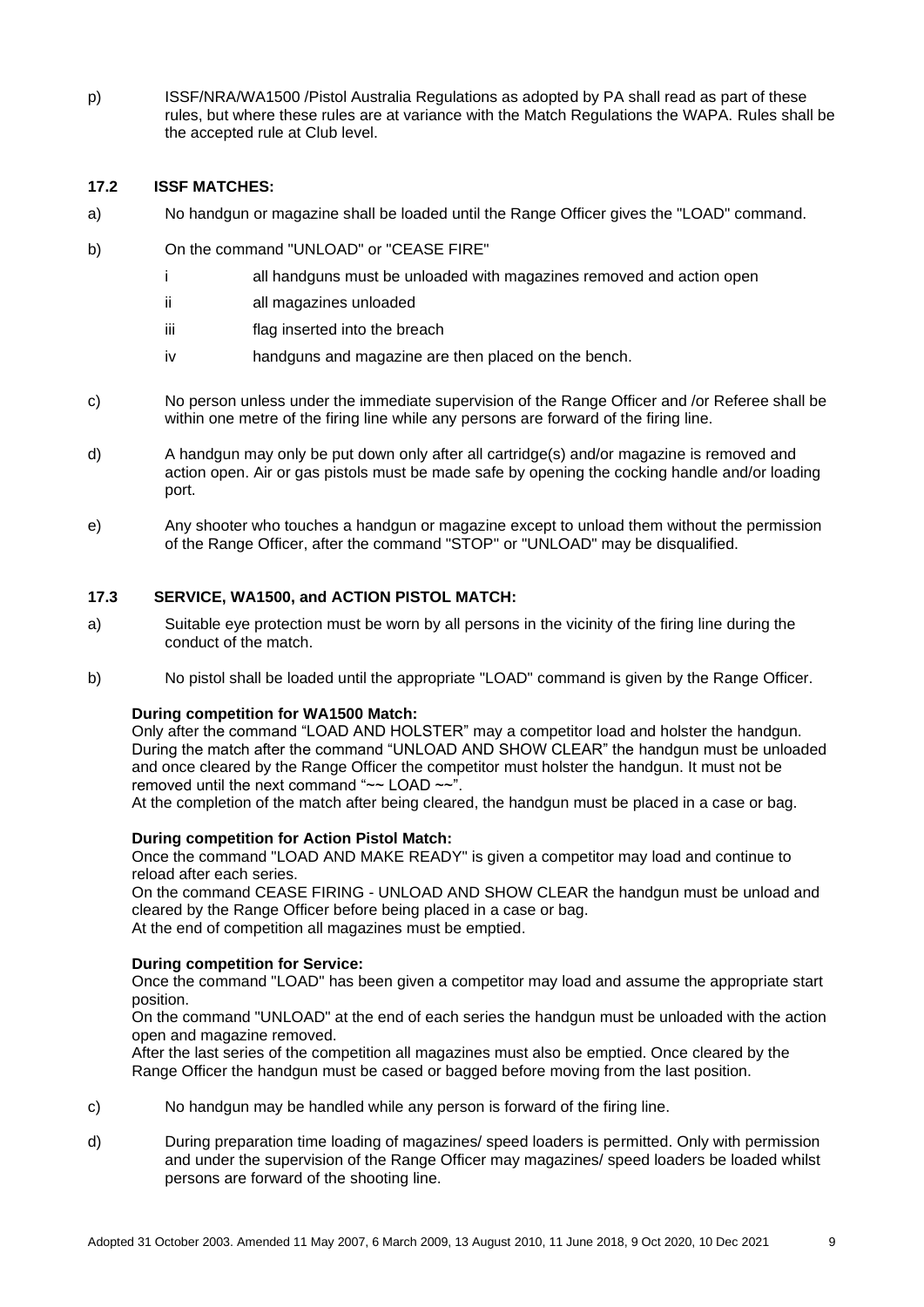- e) During the course of the competition unloaded handguns may be carried in a holster only while under the control of the Range Officer or Chief Range Officer.
- f) Loaded handguns may be holstered only during and in accordance with the course of fire and under the direct command of the Range Officer.
- g) Competitors must have successfully completed an approved PA safe handling holster course and have possession of a current PA holster proficiency card prior to holstering a loaded handgun for either practice or in competition.
- h) Cross draw and shoulder holsters are not permitted.

#### **17.4 BLACK POWDER MATCHES:**

- a) After a misfire the handgun must be pointed in a safe direction for at least 5 seconds for a revolver and 15 seconds for a single shot pistol.
- b) On the command "STOP" or "CEASE FIRE" handguns must be placed in either a half cock or other safe position and then discharged in safe direction under the direction of the Range Officer.
- c) All competitors, officials and spectators must wear safety glasses or other approved eye protection during loading and shooting.
- d) No smoking or naked flames are permitted within 10 metres of the firing line.
- e) During shooting, caps and powder must be covered.
- f) Special rules permit loading on a rear bench while people are forward of the shooting line. This is only permitted for the Rapid Fire Stage of 25m match and only when supervised by a qualified Range Officer.

#### **17.5 SINGLE ACTION DISCIPLINE:**

An experienced Black Powder Range Officer must supervise Single Action Discipline matches where participants are using cartridges loaded with black powder.

#### **17.6 METALLIC SILHOUETTE MATCHES:**

- a) It is mandatory that appropriate eye and ear protection be worn by all competitors, spotters, line officers and any other personnel on the designated firing line.
- b) During the course of fire, the handgun must be visible at all times so that its safe condition can be verified by a line officer, a referee or any other person.
- c) All actions must be open on the firing line except after the "Load" command is given.
- d) handguns shall not be handled between stages.
- e) Upon the command "Make your firearms safe" shooters shall immediately put their handguns in a safe condition (unloaded, action open).
- f) When on the firing point, until it is removed, the muzzle shall point down range in a safe direction.

#### **17.7 SAFE HANDLING AREA:**

- a) No live ammunition may be taken into a Safe Handling Area.
- b) Handguns may not be loaded with dummy rounds or empty cases.

# **18 INFRINGEMENT OF ANY OF THE SAFETY RULES:**

Infringement of any of these rules may render the offender liable to penalties being imposed by the Committee in accordance with the WAPA Constitution.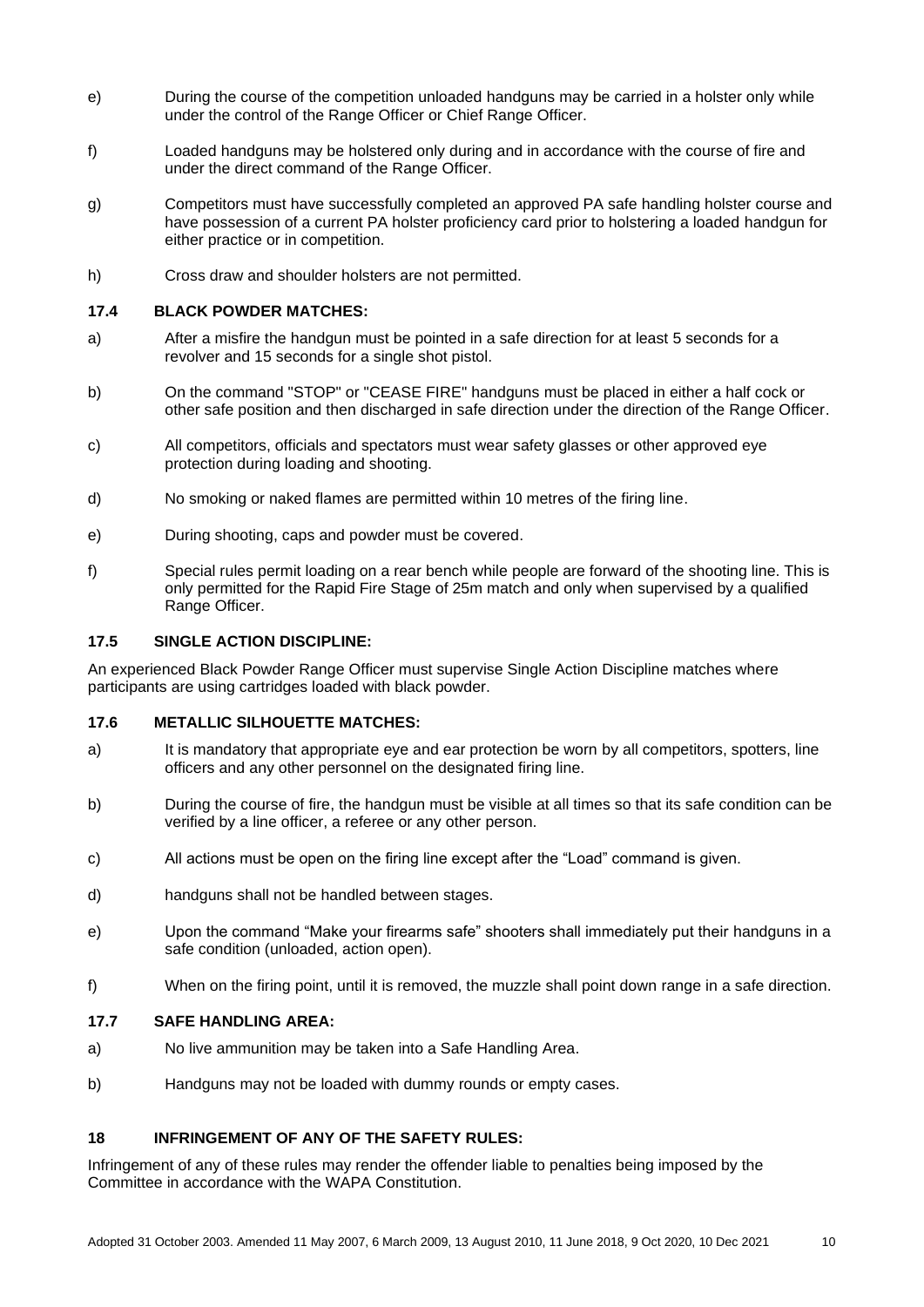## **19 ORGANISED COMPETITION:**

Clubs shall provide sufficient organised shooting competitions/events to allow Members to comply with the Minimum Activity Requirements set out in Regulation 8.

# **20 REPORTING TO POLICE:**

Clubs shall provide a written report to Police of any serious concerns relating to a Member's fitness to hold a Firearm Licence.

Reports are to be provided to the Manager, WA Police Licensing Services with a copy provided to the Hon. Secretary.

# **21 REVOKED OR SUSPENDED LICENCES:**

When a Club becomes aware that a Member's firearms licence has been revoked or suspended as a result of the improper use of a firearm, a violent offence or the issue of a Violent Restraining Order (VRO), the Club must refuse the Member from using any firearm at the Club.

The Hon. Secretary is to be notified in writing of Members who have had their Firearms Licence revoked or suspended.

# **22 INCIDENT REPORTS:**

Any shooting incident, such as:

- a) injuries to any person from any projectile discharged from any firearm,
- b) injuries to any person due to a firearm disintegrating or parts blown off when firing a shot,
- c) any firearm which disintegrates as in (b) above but no person is injured, or
- d) any discharge of a firearm in circumstances that had the potential to cause injury to a person or property,

occurring on any Club range and/or involving any Member, Member of another association, visitor, or member of the public shall be reported to the Hon. Secretary as follows:

The Club President or his authorised deputy shall:

- a) immediately notify the WAPA President, Hon. Secretary or Director of the State Referee Council, and
- b) within fourteen days of the accident submit a written report to the Hon. Secretary stating the date and nature of the incident/occurrence, names and addresses of persons involved, firearms involved; and any other relevant information.

## **23 FIREARM SAFETY TRAINING COURSE:**

New Members must satisfactorily complete a WAPA approved Firearms Safety Training Course prior to making application to the Committee of his/her Club for approval to licence first handgun.

## **23.1 Scope of Course:**

Topics included in the course will, as a minimum include:

- a) Safe handling of handguns both on and off the range
- b) Knowledge of the operation of the types of handgun used in matches shot by the Association
	- i Air Pistols
	- ii Self Loading Pistols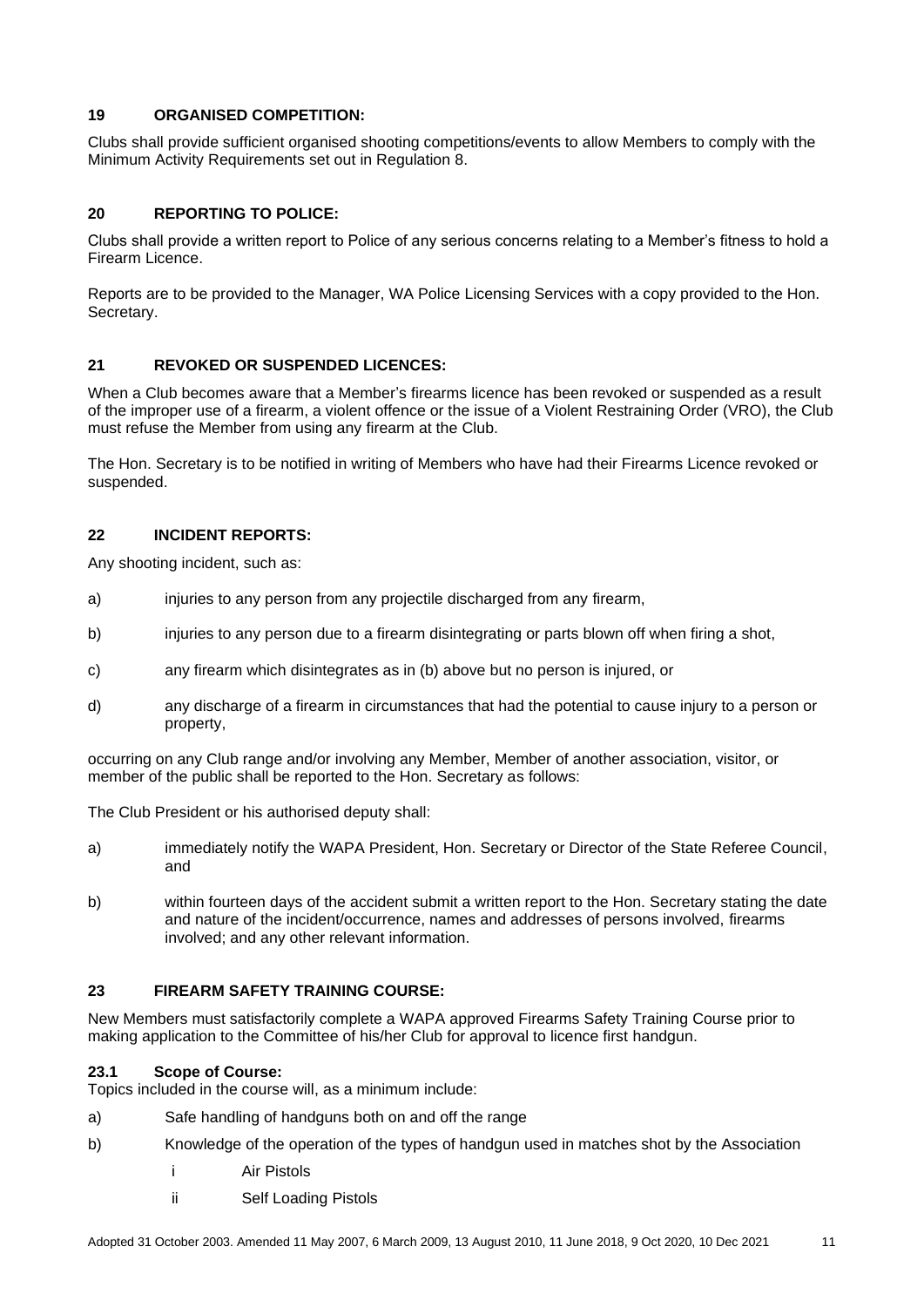- iii Revolvers
- iv Single Shot Pistols
- c) Knowledge of WAPA and Club specific Safety Rules
- d) Instruction on safe carriage of firearms
- e) Understanding of Match procedures and Rules
	- i Air Pistol
	- ii 25M Standard Pistol
	- iii 25M Centre Fire/25M Pistol
- f) Minimum of 2 sessions of live fire training on a one on one basis with a nominated experienced Club Member
- g) Participation in at least 4 organised Club shooting competitions
- h) Completion of a multiple choice examination paper in relation to items (a) to (d) inclusive

## **23.2 Club Trainers:**

Persons qualified to carry out training of new Members will be either:

- a) Qualified Range Officer
- b) Accredited Club Instructor (or Coach with higher qualification)
- c) Where qualified Club Instructors, Coaches or Range Offices are not available, the Club Committee may appoint Club Trainers who must have at least 2 years shooting experience.

## **23.3 Training Register:**

New Members training shall be recorded on the training register "Form 103" setting out their training activities. The register must be signed off by the Range Officer or nominated Club Trainer at each stage as proof of attainment.

Members applying to Licence a first Handgun must have a completed training register with the application to the Committee of his/her Club.

## **24 RETURNING OFFICER**

- a) A Returning Officer may be appointed by the Association Committee at any duly convened committee meeting for the purpose of collecting, collating and authenticating postal votes cast where any ballot for any purpose is called, including for the election of Association Committee members.
- b) Such appointee shall be:
	- i an Individual Member;
	- ii not a current Association Committee member or a committee member of a Club;
	- iii not standing for election as an Association Committee Member;
	- iv not a delegate representing a Club; and
	- v not a person prohibited from holding a committee position under the provisions of the Associations Incorporation Act.
- c) The Association Committee shall direct that all postal votes be forwarded to a stipulated postal address. If this address is the official WAPA post box, the Secretary shall collect all mail and ensure that all envelopes addressed to the Returning Officer are delivered unopened to that person.
- d) If the Association Committee elects to have a separate post box for the purpose of the ballot the Returning Officer shall collect, authenticate, collate and record all ballot papers received.